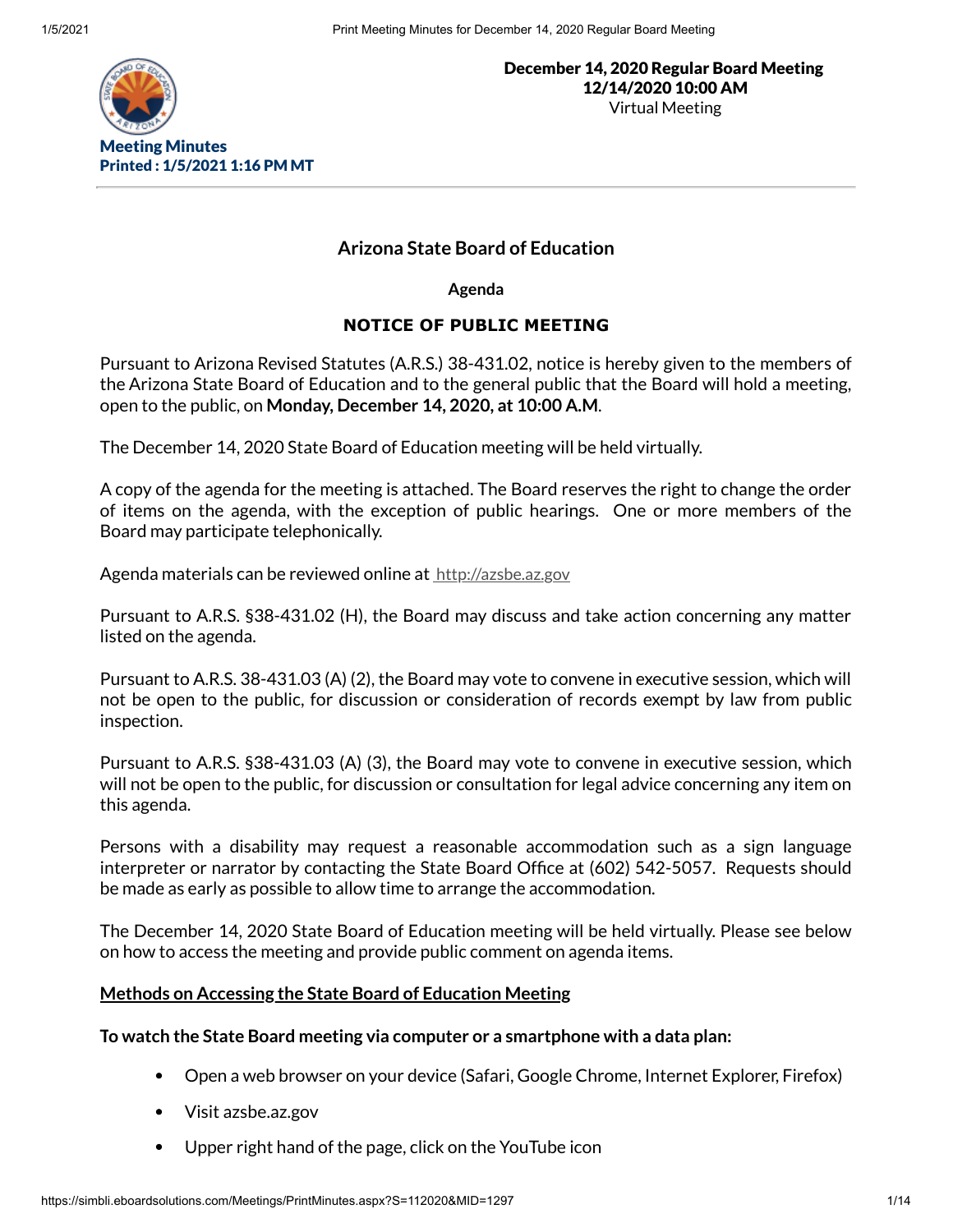1/5/2021 Print Meeting Minutes for December 14, 2020 Regular Board Meeting

- A pop-up may open, stating you are leaving the official website, click "ok"
- When the meeting starts, you will see a "live" video. If you do not see this, and the meeting's start time has passed, you may need to hit the refresh button on your browser

Direct Link: <https://www.youtube.com/channel/UCsNwAaD9tyciKskyp0R2e5A>

If you do not have internet access to watch the meeting, please contact the Board's office at  $(602)$ 542-5057 and a staff member will assist you.

### **Procedure for Submitting Public Comment:**

For individuals wishing to submit public comment (Agenda Items #2, #4, #6 and #8)

## **Written Comment:**

Written comments for the meeting will be accepted by:

- **email** [inbox@azsbe.az.gov](mailto:inbox@azsbe.az.gov)
- fax to (602) 542-3046  $\bullet$
- USPS to 1700 W. Washington St., Executive Tower, Suite 300, Phoenix, Arizona 85007

## **The deadline to submit a written comment will be Friday, December 11, 2020 at 12:00 PM.**

Written comments received after the deadline will not be posted and will not be provided to members.

Written comments will not be read into the record, however, staff will post all written comments received by the deadline on the Board's agenda by **Friday, December 11, 2020 at 5:00 PM.**

### **Verbal Comment:**

Individuals must register to submit a verbal comment at the meeting. Please use the link below to register.

## **The deadline to register for a verbal comment will be Friday, December 11, 2020 at 12:00 PM.**

By registering, you are submitting a request to speak form and Board staff will call on you to speak during the appropriate public comment agenda item.

## **Individuals who register after the noon deadline on December 11, 2020 will not be provided the opportunity to give verbal public comment atthe meeting.**

Please review the Board's agenda to determine at which public comment agenda item (#2, #4, #6, #8) you will be called. The name in which you register **MUST** match the name on the account when signing into the meeting to speak. Prior to the meeting, you may need to download the Zoom application to your device and create an account to ensure name matching. Board staff will only call speakers once and then will move on to the next speaker. If you miss your turn, Board staff will attempt again at the end of the list. The order in which names are called will be in the order in which the registrations are received.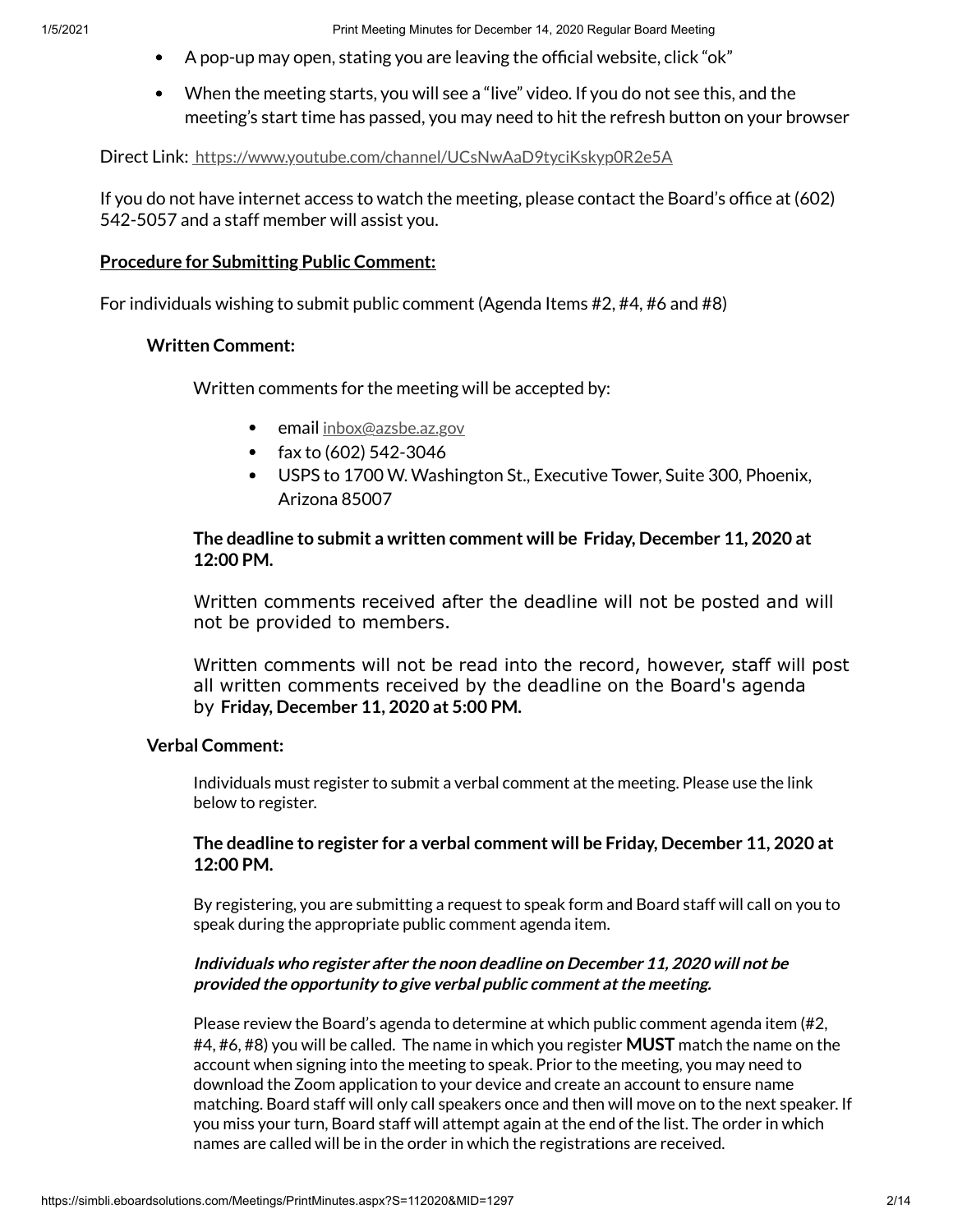1/5/2021 Print Meeting Minutes for December 14, 2020 Regular Board Meeting

All Board policies in regard to public comment at in-person meetings are transferable to verbal public comment for virtual meetings. Verbal public comments are limited to three minutes unless adjusted by the State Board President at the start of the meeting.

Please use this link to register:

[https://us02web.zoom.us/webinar/register/WN\\_o6qB\\_6yISQe\\_HyD2PLidEw](https://us02web.zoom.us/webinar/register/WN_o6qB_6yISQe_HyD2PLidEw)

If you need assistance with registering, please contact the Board's office at  $(602)$  542-5057 and a staff member will assist you.

If you do not have internet access to register for a virtual comment, please contact the Board's office at (602) 542-5057 and a staff member will assist you.

DATED AND POSTED this 3rd day of December, 2020.

Arizona State Board of Education

By:

Alicia Williams Executive Director (602) 542-5057

10:00 a.m. CALL TO ORDER AND ROLL CALL

### **Attendees**

# **Voting Members**

Calvin Baker, Board Member Dr. Daniel Corr, Vice President Patricia Welborn, Board Member Jill Broussard, Board Member Christine Burton, Board Member Michele Kaye, Board Member Janice Mak, Board Member Lucas Narducci, President Kathy Hoffman, Superintendent of Public Instruction Dr. Robert Robbins, Board Member entered at 10:11 a.m. Armando Ruiz, Board Member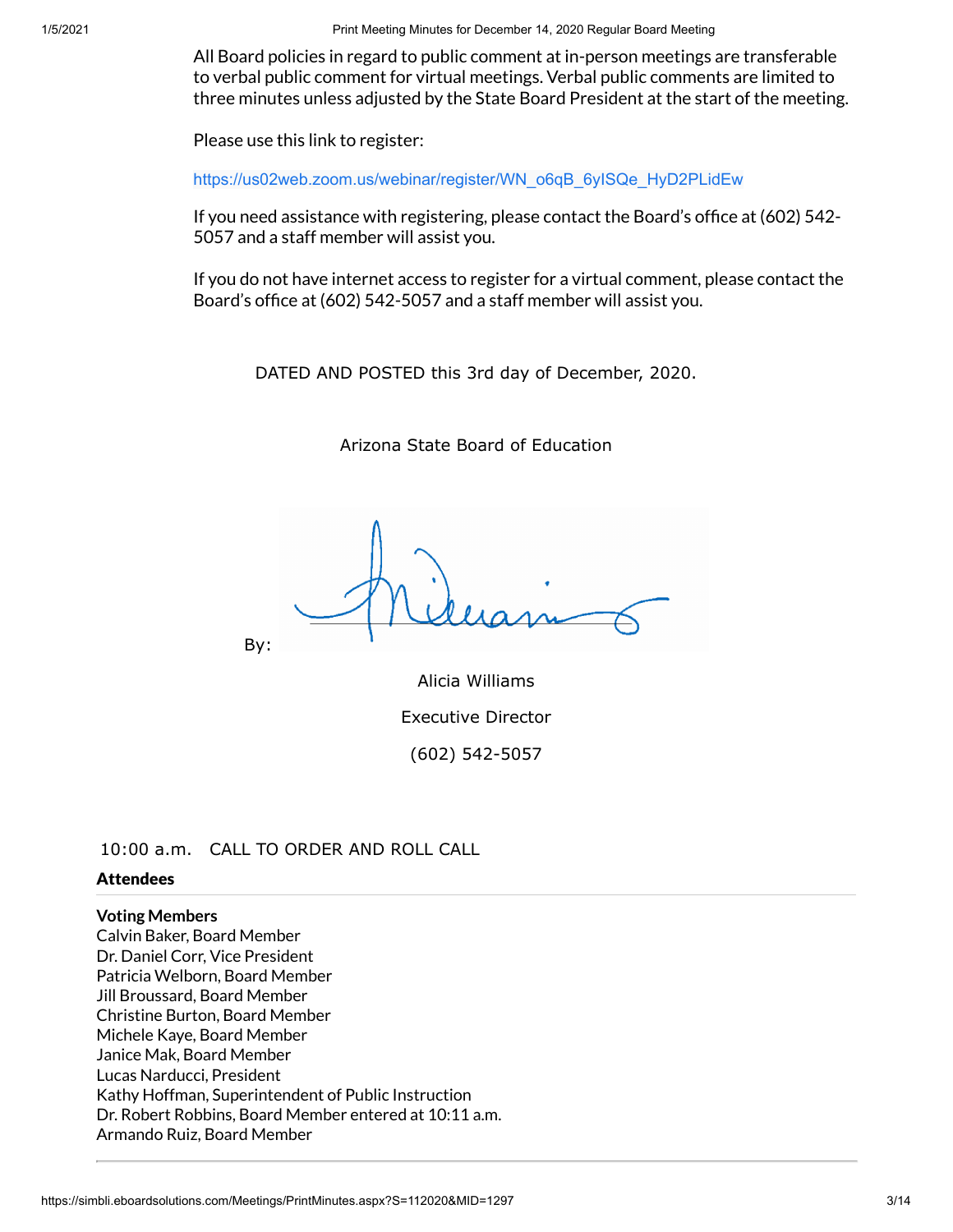### 1. BUSINESS REPORTS

- A. President's Report
	- 1. Appointment of the Nominating Committee pursuant to R7-2-101(A)(5) to prepare a slate of candidates for elected officers for presentation to the Arizona State Board of **Education**

President Narducci announced that Member Burton, Member Broussard, and Member Ruiz are appointed to the Nominating Committee to create a slate of candidates for President and Vice President.

2. Appointment of a member to the Board's Legislative Committee to join the President and Vice President

President Narducci announced that Member Burton was appointed to the Legislative Committee of the Board and will serve with the future President and Vice President.

B. Superintendent's Report

Superintendent Hoffman provide updates on the final report from the School Safety Task Force and Model School Safety Plan, as well as providing updates on the Equitable and Effective Schools Task Force. The Superintendent also provide updates and reminders around COVID-19.

- 1. School Safety Task Force Final Report and Model School Safety Plan
- 2. Equitable and Effective Schools Task Force Update
- 3. COVID-19 and school update/reminders
- 4. Student advisor report

Superintendent Hoffman highlighted the work that is being done by the Student Advisory Council, and introduced the following speaker who addressed the Board:

Jenine Annett Michelle Hein Bella Alvarez

- C. Executive Director's Report
	- 1. Introduction of Katherine Ruiz: Project Director of Empowerment Scholarship **Accounts**

Executive Director Williams introduced Katherine Ruiz as the new Project Director of Empower Scholarship Accounts.

Project Director Ruiz addressed the Board.

## 2. CALL TO THE PUBLIC

Esly Montenegro, representing the American Federation for Children, submitted a Call to the Public Request to Speak Form and addressed the Board.

Christine Emanuel, representing herself, submitted a Call to the Public Request to Speak Form and addressed the Board.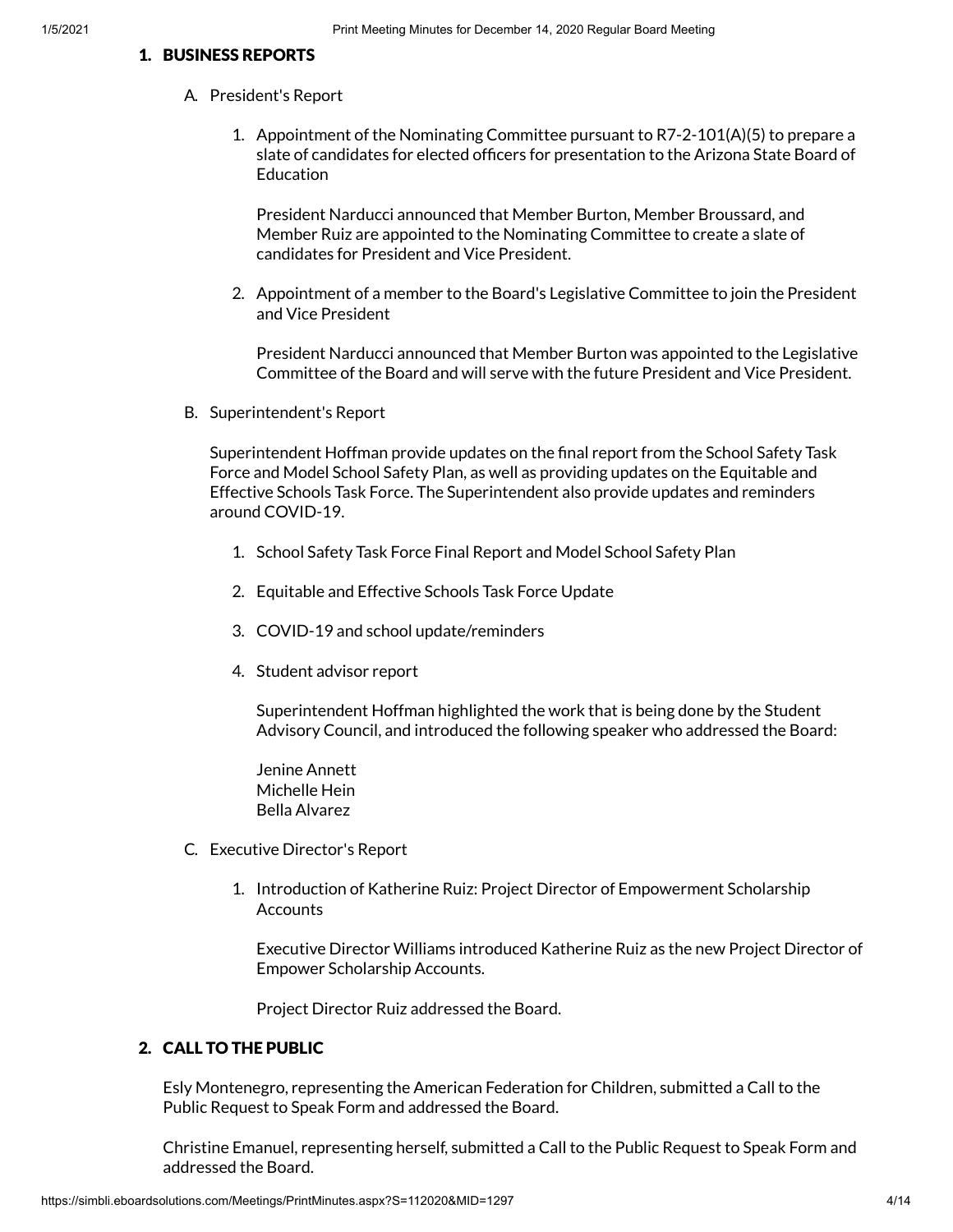Jenny Clark, representing herself, submitted a Call to the Public Request to Speak Form but did not address the Board.

Rebekah Cross, representing herself, submitted a Call to the Public Request to Speak Form but did not address the Board.

Kelly Pichitino, representing herself, submitted a Call to the Public Request to Speak Form but did not address the Board.

### 3. CONSENT AGENDA

A motion was made to approve items 3A-3I.

Motion passed 11-0.

Superintendent Hoffman explained her vote.

Motion made by: Dr. Robert Robbins Motion seconded by: Jill Broussard Voting: Calvin Baker - Yes Dr. Daniel Corr - Yes Patricia Welborn - Yes Jill Broussard - Yes Christine Burton - Yes Michele Kaye - Yes Janice Mak - Yes Lucas Narducci - Yes Kathy Hoffman - Yes Dr. Robert Robbins - Yes Armando Ruiz - Yes

- A. Approval of the TEACH-NOW Graduate School of Education Early Childhood Education educator preparation program leading to educator certification
- B. Approval of the Capella University Council for Accreditation of Counseling and Related Education Programs (CACREP) accredited School Counseling educator preparation program leading to Arizona educator certification
- C. Approval of the addition of degrees to the degree matrix to meet the Subject Matter Expert certificate degree requirement and subject knowledge exam waiver
- D. Approval of the Move on When Reading (MOWR) local education agency (LEA) and charter school literacy plans for release of K-3 Reading Base
- E. Approval of the Expenditure of the Fiscal Year 2021 Team Nutrition Training Grant School Meal Recipe Development Project funds
- F. Approval of the Acceptance of Program Funds from Collaborative for Academic, Social, and Emotional Learning (CASEL) Collaborating States Initiative (CSI)
- G. Approval of Industry Credentials for College and Career Ready Index
- H. UPDATED Approval of Arizona Online Instruction applications UPDATED
- I. UPDATED Approval of Professional Practices Advisory Committee Appointments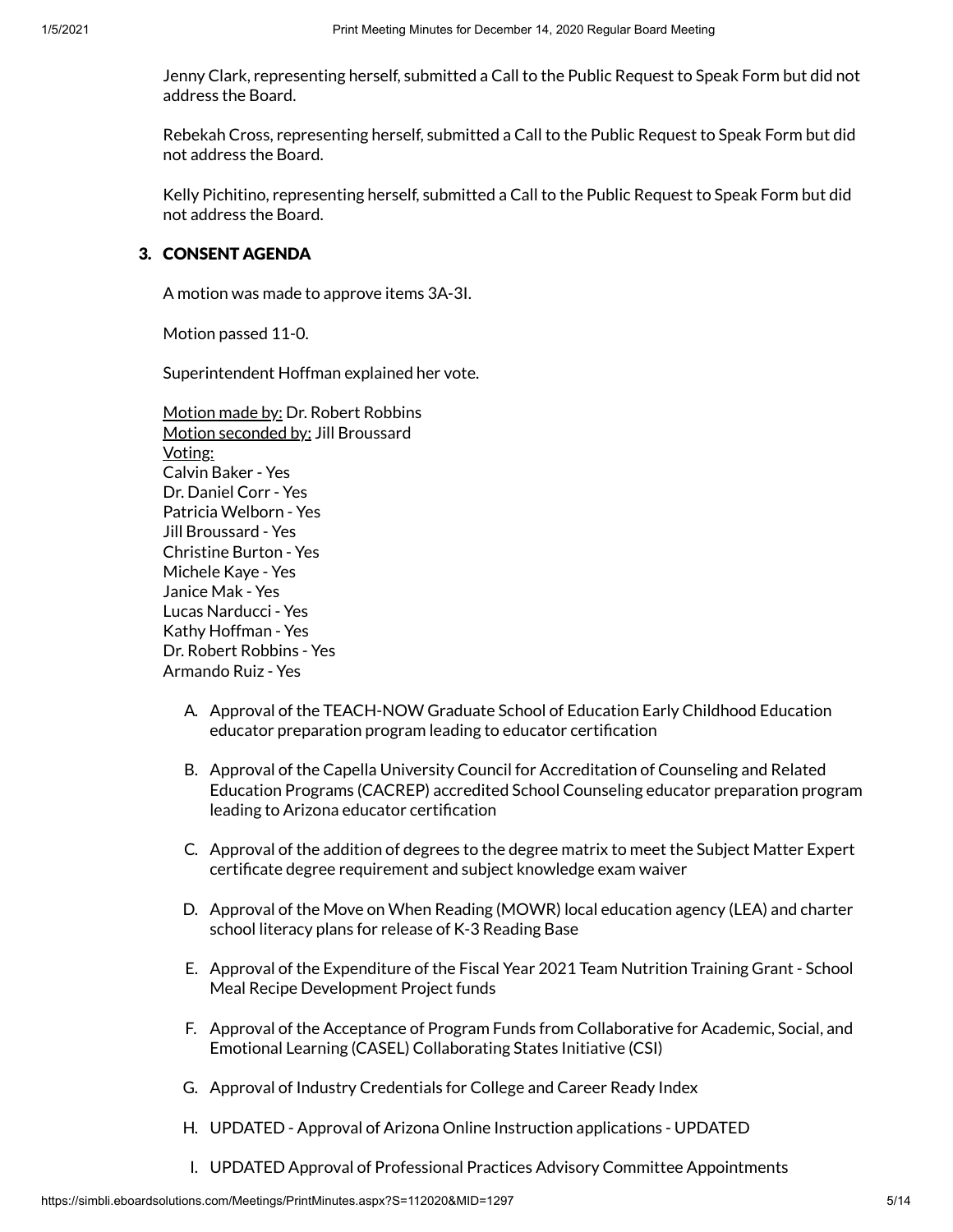### 4. CALL TO THE PUBLIC

Executive Director Williams, informed that one written comment was received and can be found inthe Board material.

Dr. Mark Joraanstad, representing Arizona School Administrators, submitted a Call to the Public Request to Speak Form and addressed the Board.

#### 5. GENERAL SESSION

A. Presentation and discussion on A for Arizona's Innovation Fund School Spotlights

Emily Anne Gullickson, representing A for Arizona, presented information to the Board.

Amy Cislak representing Tanque Verde High School, presented information to the Board.

Diana Diaz-Harrison, representing Arizona Autism Charter School, presented information to the Board.

Ashley Hartsock, representing Eva Marshall Magnet School, presented information to the Board.

This agenda item was for information only.

B. UPDATED Presentation and discussion on the Distance Learning Plan Implementation Review Findings

Kate Wright, representing the Arizona Department of Education, presented information to the Board.

This agenda item was for information only.

C. Presentation, discussion and possible action on AzM2 Grade 10 Reporting Considerations

Audra Ahumada, represeting the Arizona Department of Education, presented information to the Board.

It is recommended the Board approve the proposed reporting plan for the 2020-2021 AzM2 Math Grade 10 Assessment in which 2020-2021 Grade 10 Math AzM2 Assessment scores will be reported with the same performance levels used for the AzMERIT Geometry end of course assessment

Motion passed 11-0.

Motion made by: Dr. Daniel Corr Motion seconded by: Michele Kaye Voting: Calvin Baker - Yes Dr. Daniel Corr - Yes Patricia Welborn - Yes Jill Broussard - Yes Christine Burton - Yes Michele Kaye - Yes Janice Mak - Yes Lucas Narducci - Yes Kathy Hoffman - Yes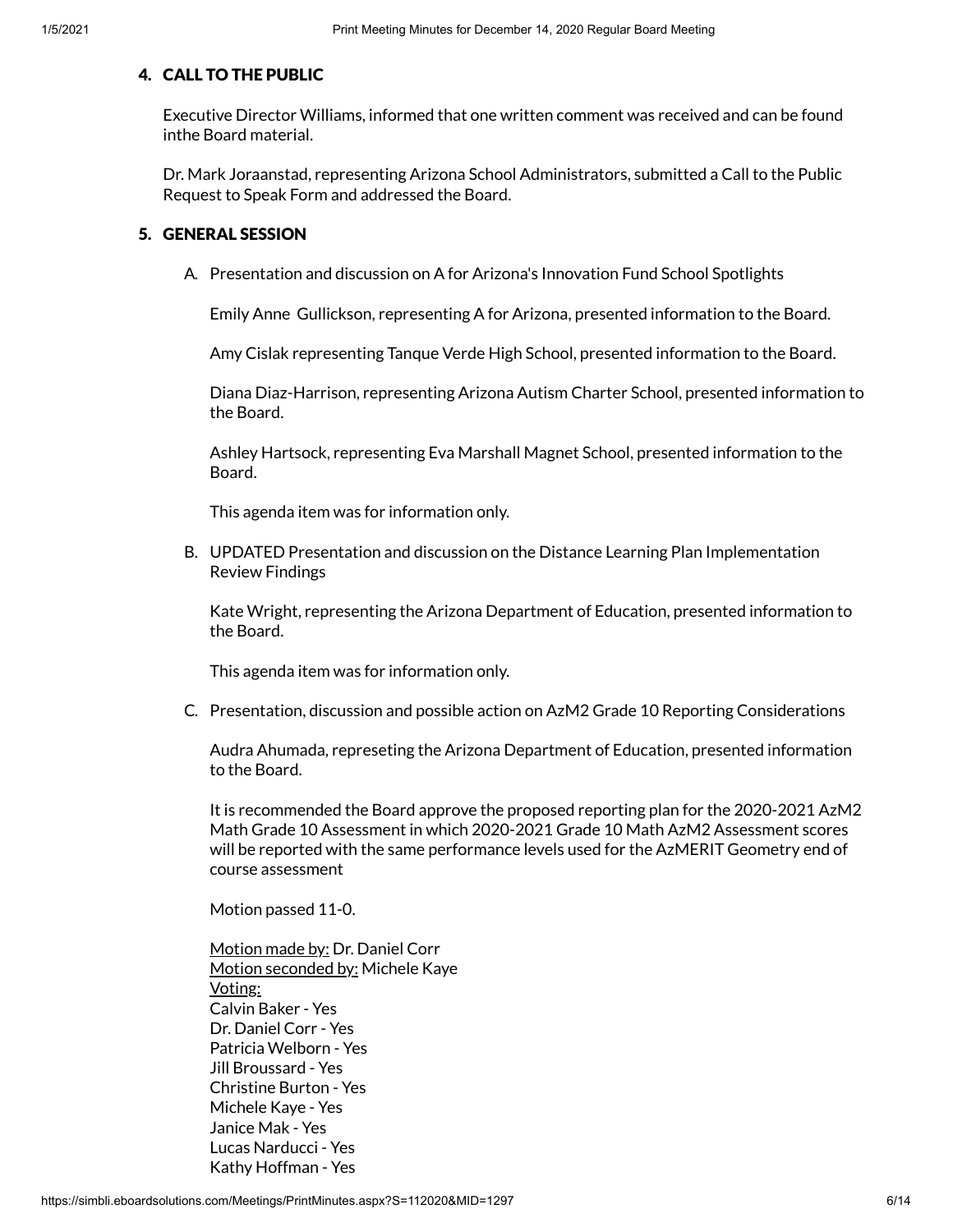Dr. Robert Robbins - Yes Armando Ruiz - Yes

D. Presentation, discussion, and possible action on Assessment Considerations for Spring 2021- Extending AzM2 Test Window

The Board recessed at 11:45 a.m and reconvened at 11:55 a.m.

Executive Director Williams presented information to the Board.

It is recommended that the Board extend the AzM2 test window for the Spring 2021 test administration and delay reporting for grades 4-8 and HS.

Motion passed 11-0.

Motion made by: Janice Mak Motion seconded by: Dr. Robert Robbins Voting: Calvin Baker - Yes Dr. Daniel Corr - Yes Patricia Welborn - Yes Jill Broussard - Yes Christine Burton - Yes Michele Kaye - Yes Janice Mak - Yes Lucas Narducci - Yes Kathy Hoffman - Yes Dr. Robert Robbins - Yes Armando Ruiz - Yes

E. Presentation, discussion and possible action to adopt an A-F Accountability Resolution

Members held discussion around this agenda item.

It is recommended that the Board approve the "State Board of Education's Resolution 001: 2020-2021 School Year Statewide School Accountability System" as provided and direct staff to place the Resolution on the Board's 2021 Legislative Priorities list.

Motion passed 11-0.

Motion made by: Calvin Baker Motion seconded by: Janice Mak Voting: Calvin Baker - Yes Dr. Daniel Corr - Yes Patricia Welborn - Yes Jill Broussard - Yes Christine Burton - Yes Michele Kaye - Yes Janice Mak - Yes Lucas Narducci - Yes Kathy Hoffman - Yes Dr. Robert Robbins - Yes Armando Ruiz - Yes

F. Presentation, discussion and possible action to open rulemaking procedures on A.A.C. R7-2- 602.01 Induction Program Standards for New Teachers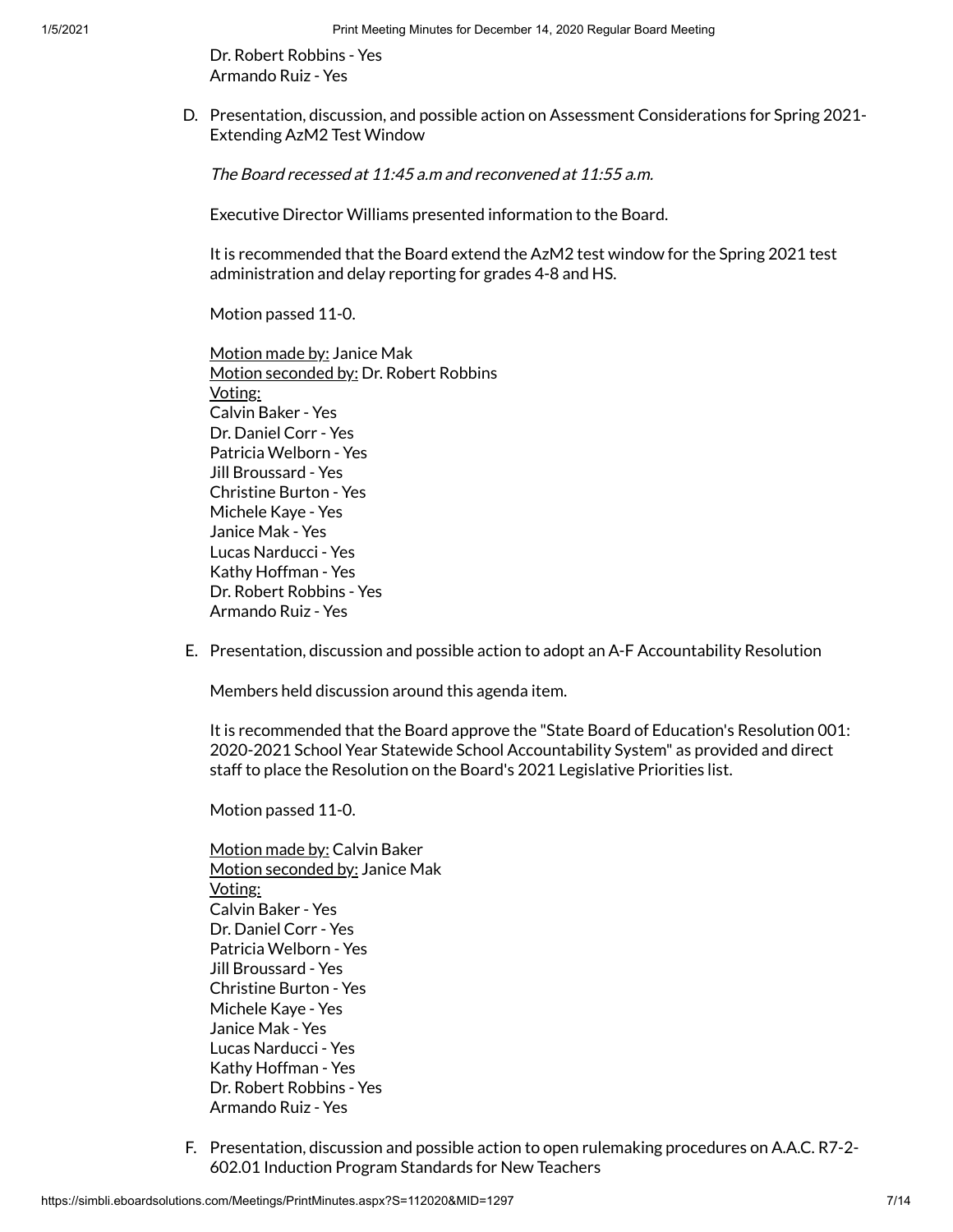It is recommended the Board open rulemaking procedures on A.A.C. R7-2-602.01 Induction Program Standards for New Classroom Teachers.

Motion passed 11-0.

Motion made by: Janice Mak Motion seconded by: Patricia Welborn Voting: Calvin Baker - Yes Dr. Daniel Corr - Yes Patricia Welborn - Yes Jill Broussard - Yes Christine Burton - Yes Michele Kaye - Yes Janice Mak - Yes Lucas Narducci - Yes Kathy Hoffman - Yes Dr. Robert Robbins - Yes Armando Ruiz - Yes

G. Update on rulemaking procedures on A.A.C. R7-2-312 Honorary High School Diploma

This item is for information only and no action is requested at this time

H. Presentation, discussion and possible action to approve the Board's 2021 Legislative **Priorities** 

Deputy Director Baden presented information to the Baord.

It is recommended the Board approve the 2021 Legislative Priorities

Motion passed 11-0.

Motion made by: Dr. Daniel Corr Motion seconded by: Christine Burton Voting: Calvin Baker - Yes Dr. Daniel Corr - Yes Patricia Welborn - Yes Jill Broussard - Yes Christine Burton - Yes Michele Kaye - Yes Janice Mak - Yes Lucas Narducci - Yes Kathy Hoffman - Yes Dr. Robert Robbins - Yes Armando Ruiz - Yes

### 6. CALL TO THE PUBLIC

No request to speak forms were received.

### 7. CONSENT AGENDA - CERTIFICATION ENFORCEMENT ACTIONS

A motion was made to approve item 7A1 - 7A6. Motion passed 11-0.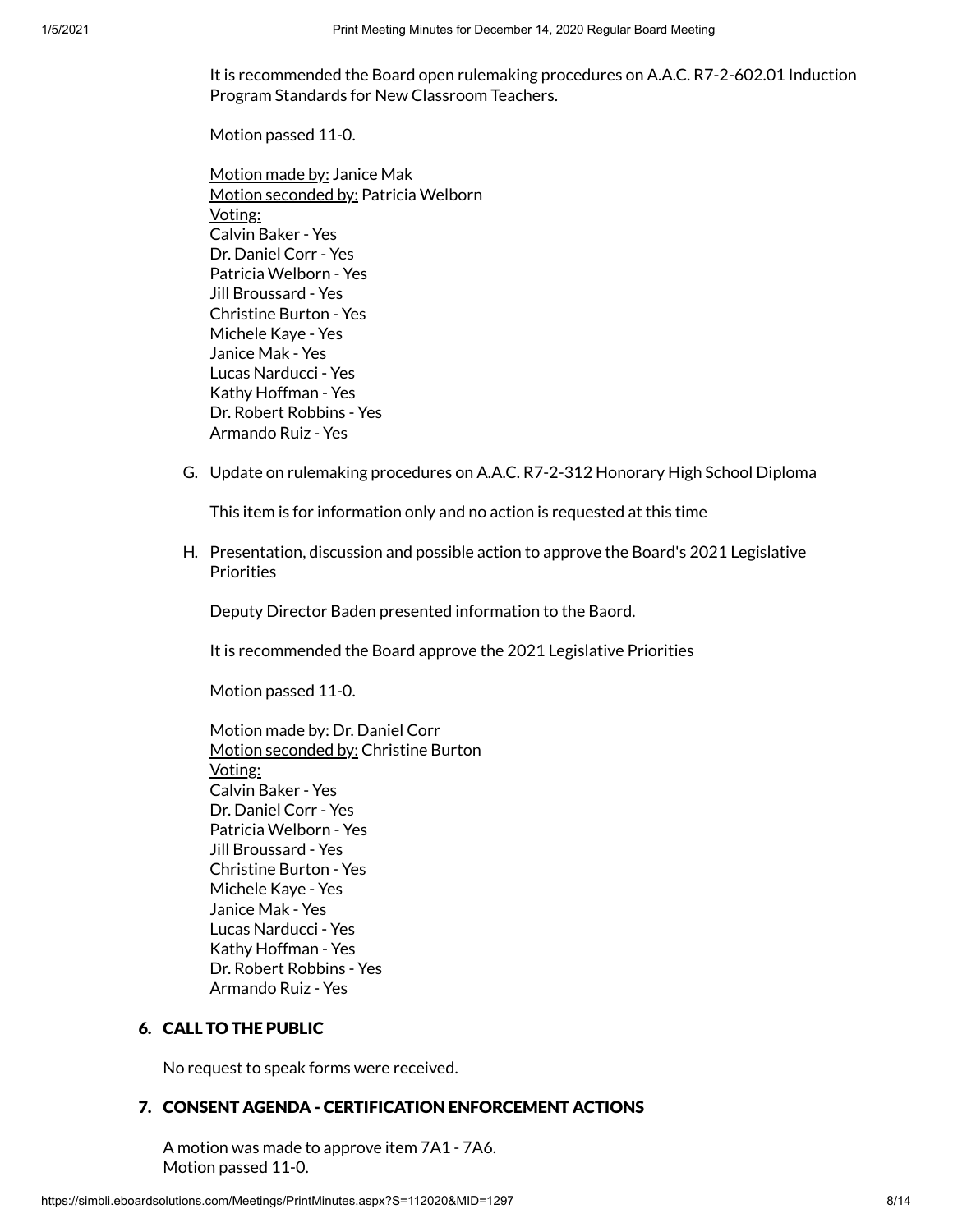Motion made by: Dr. Daniel Corr Motion seconded by: Jill Broussard Voting: Calvin Baker - Yes Dr. Daniel Corr - Yes Patricia Welborn - Yes Jill Broussard - Yes Christine Burton - Yes Michele Kaye - Yes Janice Mak - Yes Lucas Narducci - Yes Kathy Hoffman - Yes Dr. Robert Robbins - Yes Armando Ruiz - Yes

- A. Approval of the voluntary surrender of the educator certificates held by:
	- 1. Robert Busken, Case no. C-2020-001207
		- a. Robert Busken, Case no. C-2020-001207 Supporting Documents
	- 2. Carlos Casteneda-Lechuga, Case no. C-2019-780
		- a. Carlos Casteneda-Lechuga, Case no. C-2019-780 Supporting Docments
	- 3. Jeffrey Farmer, Case no. C-2019-000758
		- a. Jeffrey Farmer, Case no. C-2019-000758 Supporting Documents
	- 4. Bette Gallant, Case no. C-2018-273
		- a. Bette Gallant, Case no. C-2018-273 Supporting Docments
	- 5. William Mattison, Case no. C-2020-000084
		- a. William Mattison, Case no. C-2020-000084 Supporting Documents
	- 6. Tuyen Thuan, Case no. C-2020-001990
		- a. Tuyen Thuan, Case no. C-2020-001990 Supporting Documents

#### 8. CALL TO THE PUBLIC

Darlene Gonzales, representing herself, submitted a Call to the Public Request to Speak Form andaddressed the Board.

#### 9. GENERAL SESSION - CERTIFICATION ENFORCEMENT ACTIONS

A. Presentation, discussion and possible action to approve the Negotiated Settlement Agreements for:

A motion was made to approve item 9A1-9A3

Motion passed 11-0.

Motion made by: Calvin Baker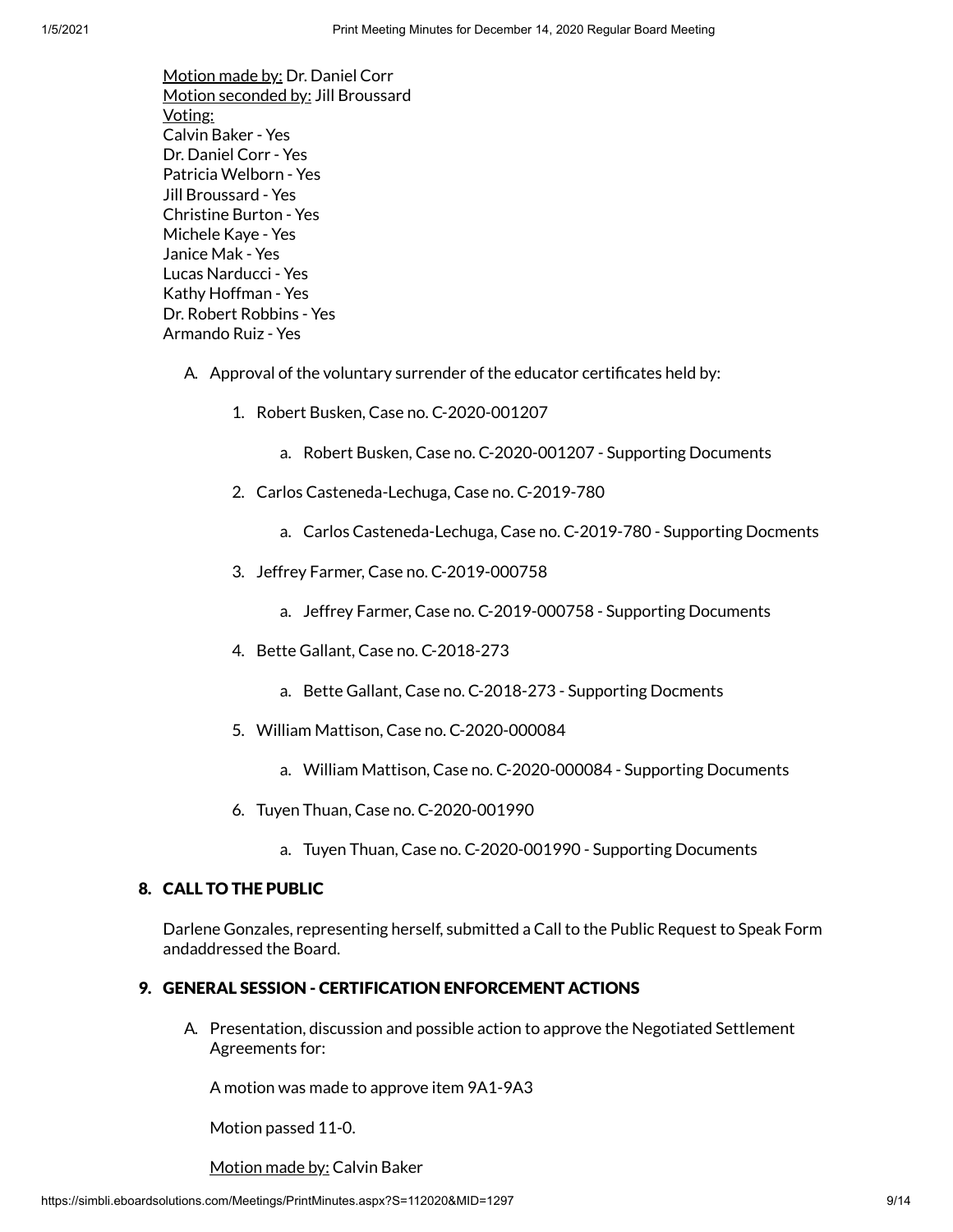Motion seconded by: Michele Kaye Voting: Calvin Baker - Yes Dr. Daniel Corr - Yes Patricia Welborn - Yes Jill Broussard - Yes Christine Burton - Yes Michele Kaye - Yes Janice Mak - Yes Lucas Narducci - Yes Kathy Hoffman - Yes Dr. Robert Robbins - Yes Armando Ruiz - Yes

- 1. Megan Deloff, Case no. C-2020-000725
	- a. Megan Deloff, Case no. C-2020-000725 Supporting Documents
- 2. Amanda Finton, Case no. C-2020-000094R
	- a. Amanda Finton, Case no. C-2020-000094R Supporting Docments
- 3. Anthony L. Reed, Case no. C-2019-000140 & C-2019-000141
	- a. Anthony L. Reed, Case no. C-2019-000140 & C-2019-000141 Supporting **Documents**
- B. Presentation, discussion and possible action on the findings of fact, conclusions of law and recommendation of the Professional Practices Advisory Committee to grant the application for certification of Hans H. Dittmar, Case no. C-2019-383 and C-2020-576, and dismiss all disciplinary action.

It is recommended that the State Board of Education adopt the findings of fact, conclusions of law and the recommendation of the PPAC to dismiss all disciplinary action and grant the application for certification of Hans H. Dittmar.

Motion passed 11-0.

Motion made by: Dr. Daniel Corr Motion seconded by: Armando Ruiz Voting: Unanimously Approved

- 1. Hans H. Dittmar, Case no. C-2019-383 an dC-2020-576 Supporting Documents
- C. Presentation, discussion and possible action on the findings of fact, conclusions of law and recommendation of the Professional Practices Advisory Committee to suspend the teaching certificates of Cheryl Falvo, Case no. C-2019-333, for a period of two years.

It is recommended that the State Board of Education adopt the findings of fact, conclusions of law and the recommendation of the PPAC to suspend the teaching certificate(s) of Cheryl Falvo, for a period of two years, and that all states and territories be so notified.

Motion passed 11-0.

Motion made by: Michele Kaye Motion seconded by: Patricia Welborn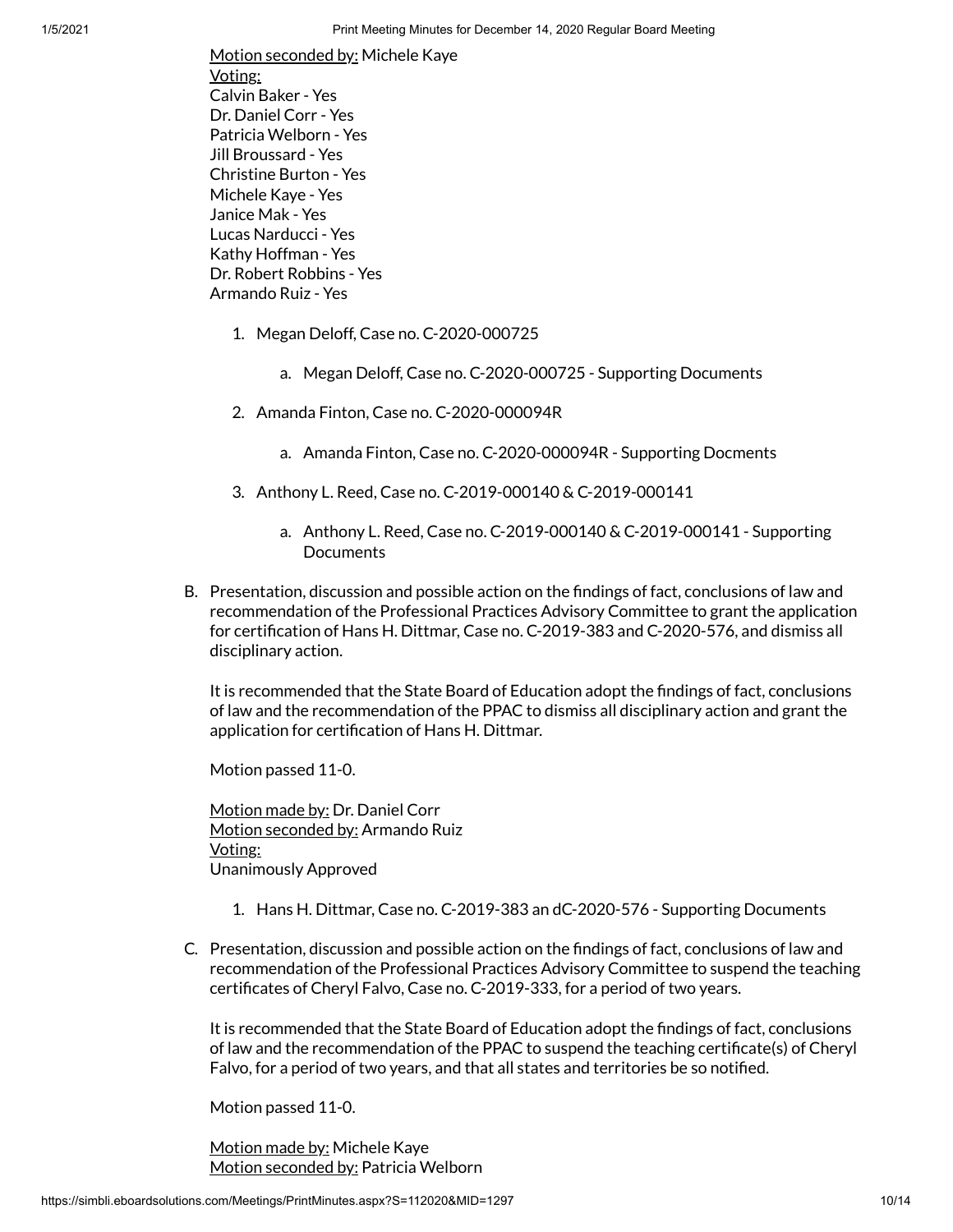Voting: Calvin Baker - Yes Dr. Daniel Corr - Yes Patricia Welborn - Yes Jill Broussard - Yes Christine Burton - Yes Michele Kaye - Yes Janice Mak - Yes Lucas Narducci - Yes Kathy Hoffman - Yes Dr. Robert Robbins - Yes Armando Ruiz - Yes

- 1. Cheryl Falvo, Case no. C-2019-333 Supporting Documents
- D. Presentation, discussion and possible action on the findings of fact, conclusions of law and recommendation of the Professional Practices Advisory Committee to suspend the teaching certificates of Darlene Gonzales-Galindo, Case no. C-2019-576, for a period of eighteen months.

It is recommended that the State Board of Education adopt the findings of fact, conclusions of law and the recommendation of the PPAC and suspend the teaching certificate(s) of Darlene Michelle Gonzales Galindo, for a period of eighteen months, with the condition of successful completion of an alcohol diversion program as approved by Board staff, and that all states and territories be so notified.

Motion passed 11-0.

Motion made by: Jill Broussard Motion seconded by: Calvin Baker Voting: Calvin Baker - Yes Dr. Daniel Corr - Yes Patricia Welborn - Yes Jill Broussard - Yes Christine Burton - Yes Michele Kaye - Yes Janice Mak - Yes Lucas Narducci - Yes Kathy Hoffman - Yes Dr. Robert Robbins - Yes Armando Ruiz - Yes

- 1. Darlene Gonzales-Galindo, Case no. C-2019-576 Supporting Documents
- E. Presentation, discussion and possible action on the findings of fact, conclusions of law and recommendation of the Professional Practices Advisory Committee to revoke the teaching certificates of Mia Lou Reynaldo, Case no. C-2020-000315, for a period of five years

It is recommended that the State Board of Education adopt the findings of fact, conclusions of law and the recommendation of the PPAC and revoke the teaching certificate(s) of Mia Lou Reynaldo, for a period of five years, and that all states and territories be so notified.

Motion passed 11-0.

Motion made by: Jill Broussard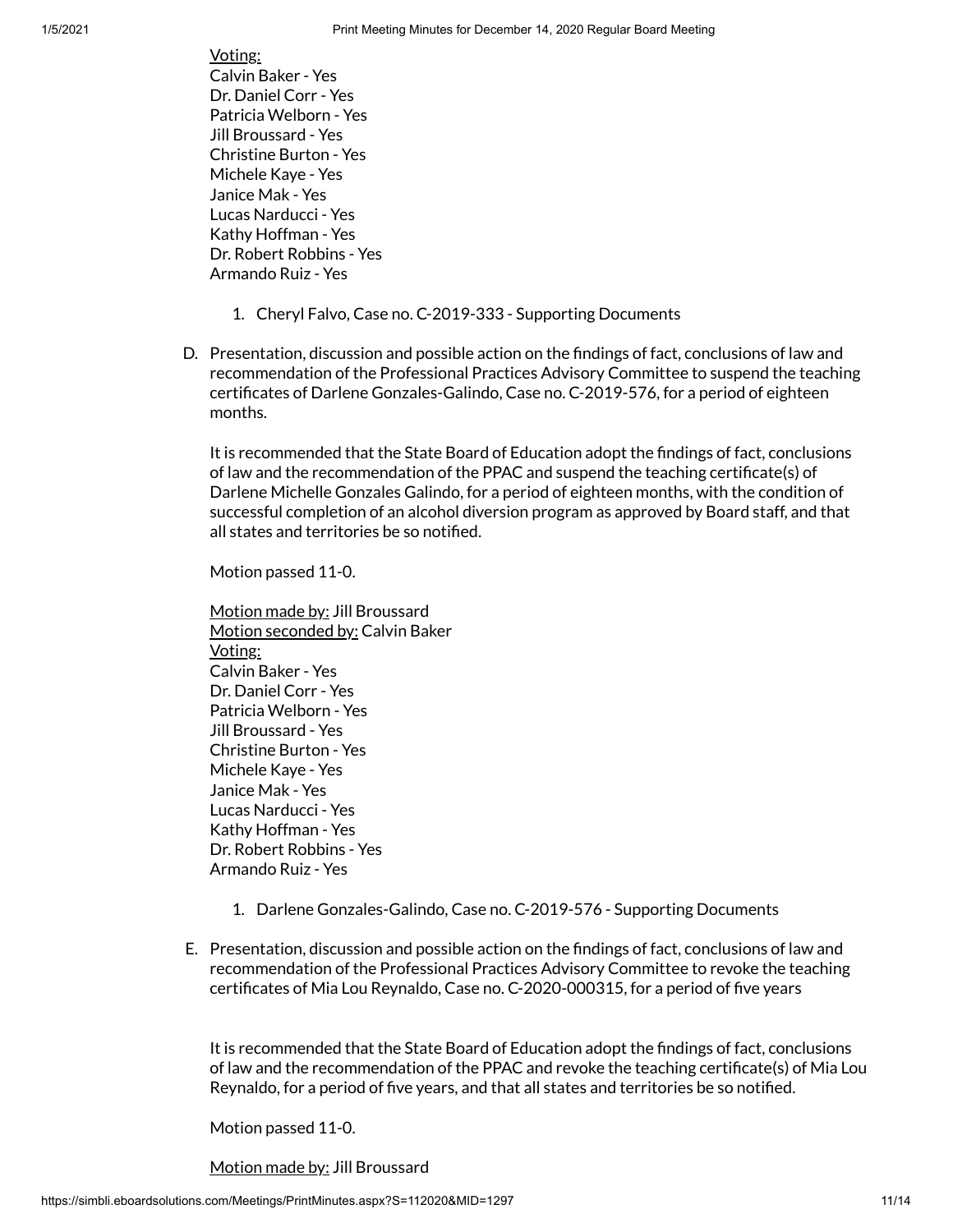Motion seconded by: Dr. Daniel Corr Voting: Calvin Baker - Yes Dr. Daniel Corr - Yes Patricia Welborn - Yes Jill Broussard - Yes Christine Burton - Yes Michele Kaye - Yes Janice Mak - Yes Lucas Narducci - Yes Kathy Hoffman - Yes Dr. Robert Robbins - Yes Armando Ruiz - Yes

- 1. Mia Lou Reynaldo, Case no. C-2020-000315 Supporting Documents
- F. Presentation, discussion and possible action on the ndings of fact, conclusions of law and recommendation of the Professional Practices Advisory Committee to revoke the teaching certificates of Jeffrey Steven Sroka, Case no. c-2018-785, for a period of five years.

It is recommended that the State Board of Education adopt the findings of Fact, conclusions of law and the recommendation of the PPAC and revoke the teaching certificate(s) of Jeffrey Sroka, for a period of five years, and that all states and territories be so notified.

Motion passed 11-0.

Motion made by: Michele Kaye Motion seconded by: Dr. Robert Robbins Voting: Calvin Baker - Yes Dr. Daniel Corr - Yes Patricia Welborn - Yes Jill Broussard - Yes Christine Burton - Yes Michele Kaye - Yes Janice Mak - Yes Lucas Narducci - Yes Kathy Hoffman - Yes Dr. Robert Robbins - Yes Armando Ruiz - Yes

- 1. Jeffrey Steven Sroka, Case no. c-2018-785 Supporting Documents
- G. Presentation, discussion and possible action on the findings of fact, conclusions of law and recommendation of the Professional Practices Advisory Committee to revoke the teaching certificates of Denise Sajna-Muldrow, Case no. C-2019-000762, for a period of five years

It is recommended that the State Board of Education adopt the findings of fact, conclusions of law and the recommendation of the PPAC and revoke the teaching certificate(s) of Denise Sajna-Muldrow, for a period of five years, and that all states and territories be so notified.

Motion passed 11-0.

Motion made by: Christine Burton Motion seconded by: Janice Mak